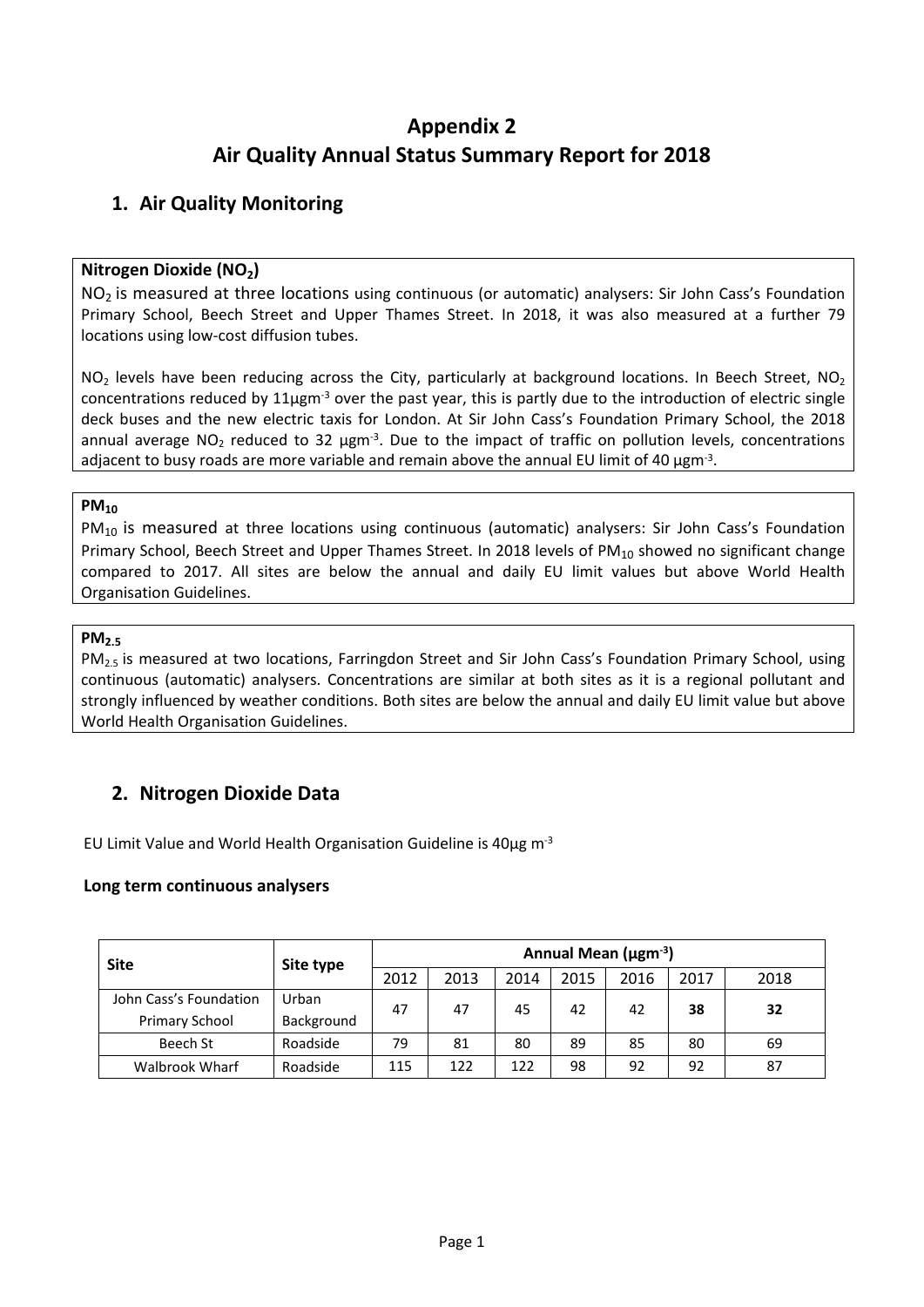

## **Long term diffusion tube sites**

| <b>Site</b>                                   | Site type           | Annual Mean (µgm-3) |      |      |      |      |      |      |
|-----------------------------------------------|---------------------|---------------------|------|------|------|------|------|------|
|                                               |                     | 2012                | 2013 | 2014 | 2015 | 2016 | 2017 | 2018 |
| St Bartholomew's<br><b>Hospital Courtyard</b> | Urban<br>Background | 43                  | 42   | 43   | 38   | 49   | 63   | 50   |
| St. Andrew's Church,<br>Queen Victoria St     | Roadside            | 56                  | 64   | 59   | 53   | 56   | 52   | 50   |
| <b>Fleet Street</b>                           | Roadside            | 93                  | 87   | 80   | 87   | 81   | 82   | 70   |
| Speed House, Barbican<br>Estate               | Urban<br>Background | 37                  | 37   | 34   | 33   | 35   | 32   | 31   |
| Guinness Trust Estate,<br>Mansell St          | Roadside            | 60                  | 59   | 59   | 56   | 51   | 48   | 46   |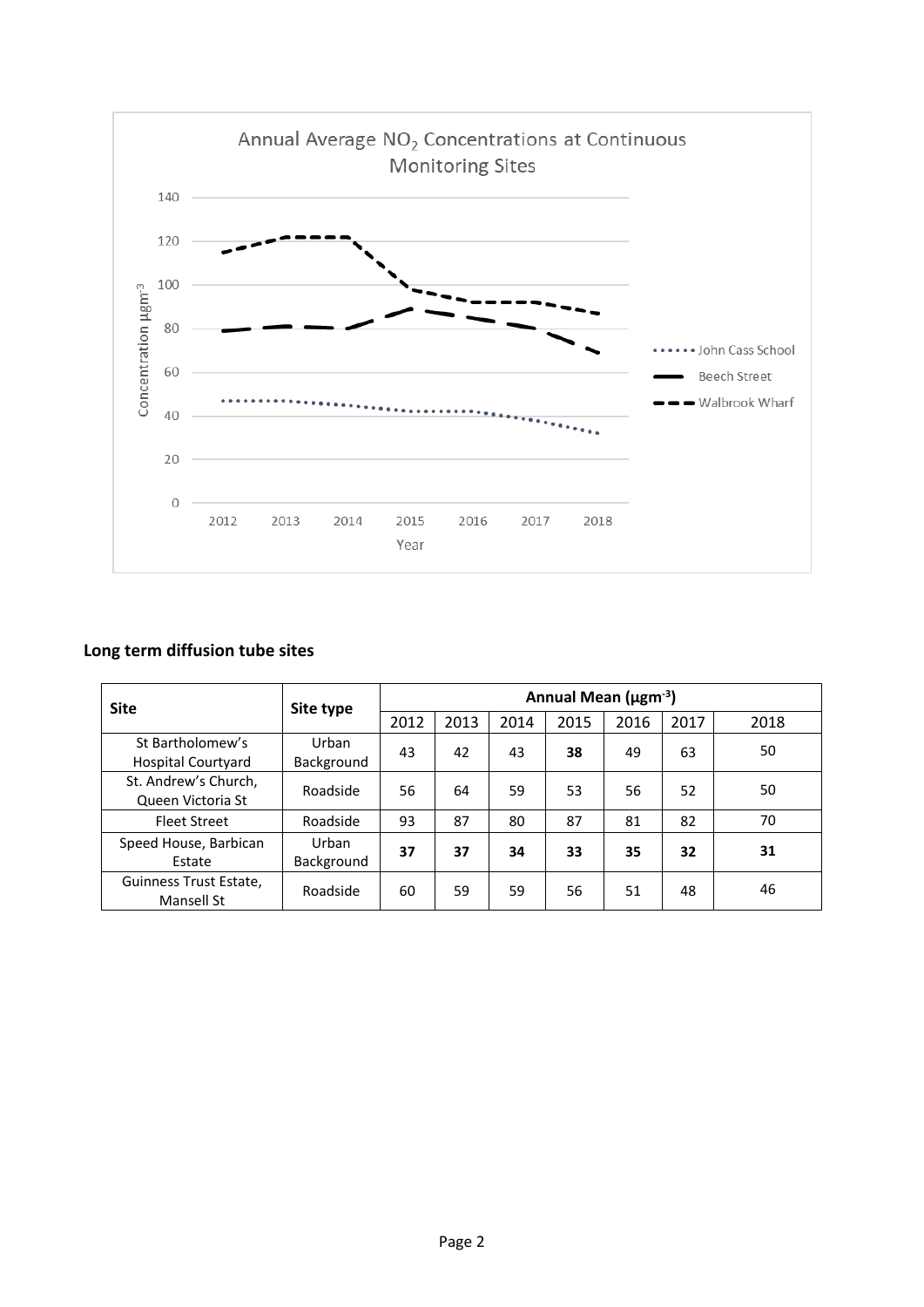

## **Diffusion tube sites measuring the impact of the Bank on Safety traffic scheme**

| <b>Site</b>                        | Annual Mean ( $\mu$ gm <sup>-3</sup> ) |      |      |  |  |  |
|------------------------------------|----------------------------------------|------|------|--|--|--|
|                                    | 2016                                   | 2017 | 2018 |  |  |  |
| Cannon Street                      | 78                                     | 65   | 50   |  |  |  |
| Queen Victoria Street              | 72                                     | 59   | 58   |  |  |  |
| King Street                        | 52                                     | 52   | 52   |  |  |  |
| Corner of Poultry and QVS          | 71                                     | 60   | 63   |  |  |  |
| <b>Magistrates Court</b>           | 66                                     | 63   | 53   |  |  |  |
| King William Street                | 76                                     | 70   | 61   |  |  |  |
| Lombard and KWS                    | 57                                     | 58   | 56   |  |  |  |
| Lombard Street                     | 59                                     | 56   | 56   |  |  |  |
| <b>Lombard Street and Cornhill</b> | 68                                     | 62   | 60   |  |  |  |
| <b>Cornhill Bank Junction</b>      | 71                                     | 67   | 66   |  |  |  |
| Cornhill-Royal Exchange            | 61                                     | 57   | 62   |  |  |  |
| <b>Threadneedle Street</b>         | 85                                     | 69   | 62   |  |  |  |
| 31 Old Broad Street                | 59                                     | 57   | 53   |  |  |  |
| <b>Wormwood Street</b>             | 64                                     | 61   | 57   |  |  |  |
| 3 London Wall                      | 64                                     | 54   | 65   |  |  |  |
| 81 London Wall                     | 60                                     | 59   | 62   |  |  |  |
| 55 Moorgate                        | 69                                     | 66   | 66   |  |  |  |
| 85 Gresham Street                  | 53                                     | 54   | 52   |  |  |  |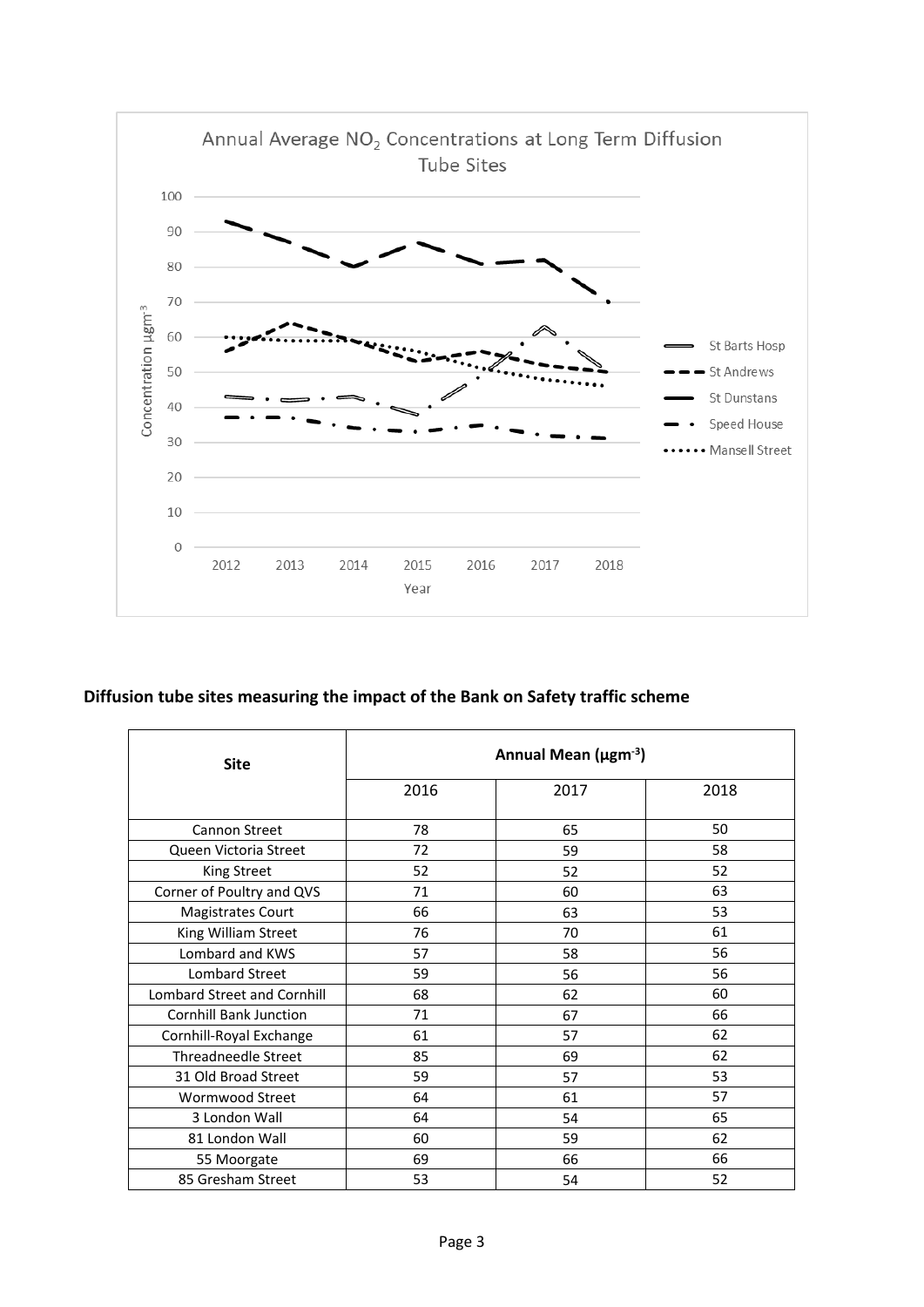| Lothbury                      |                          | 44 |    |
|-------------------------------|--------------------------|----|----|
| <b>Princes Street</b>         | 78                       | 74 | 69 |
| Gracechurch Street, T K Maxx  | -                        | 68 | 64 |
| Gracechurch Street Leadenhall |                          | 66 |    |
| Fish Street Hill              | $\overline{\phantom{0}}$ | 66 | 61 |
| <b>Harrow Place</b>           | -                        |    | 39 |



#### **Diffusion tube sites measuring the impact of the Low Emission Neighbourhood**

| <b>Site</b>                                      | Annual Mean ( $\mu$ gm <sup>-3</sup> ) |      |  |
|--------------------------------------------------|----------------------------------------|------|--|
|                                                  | 2017                                   | 2018 |  |
| Giltspur Street                                  | 53                                     | 43   |  |
| Long Lane                                        | 59                                     | 52   |  |
| Beech Street- Near Barbican station              | 69                                     | 62   |  |
| Aldersgate                                       | 62                                     | 57   |  |
| Corner of Viscount Street and Bridgewater Street | 40                                     | 37   |  |
| Corner of Whitecross Street and Beech street     | 46                                     | 42   |  |
| Silk Street                                      | 41                                     | 41   |  |
| <b>Fore Street</b>                               | 41                                     | 38   |  |
| London Wall/ Brewers Hall Gardens                | 48                                     | 49   |  |
| Aldermanbury                                     | 38                                     | 37   |  |
| King Edward Street                               | 63                                     | 65   |  |
| Lindsey/Charterhouse Street                      | $\overline{\phantom{0}}$               | 63   |  |
| Charterhouse St/ East Poultry Ave                |                                        |      |  |
| West Poultry Ave                                 | $\overline{\phantom{0}}$               | 43   |  |
| Fann Street                                      | 41                                     |      |  |
| Moor Lane                                        |                                        |      |  |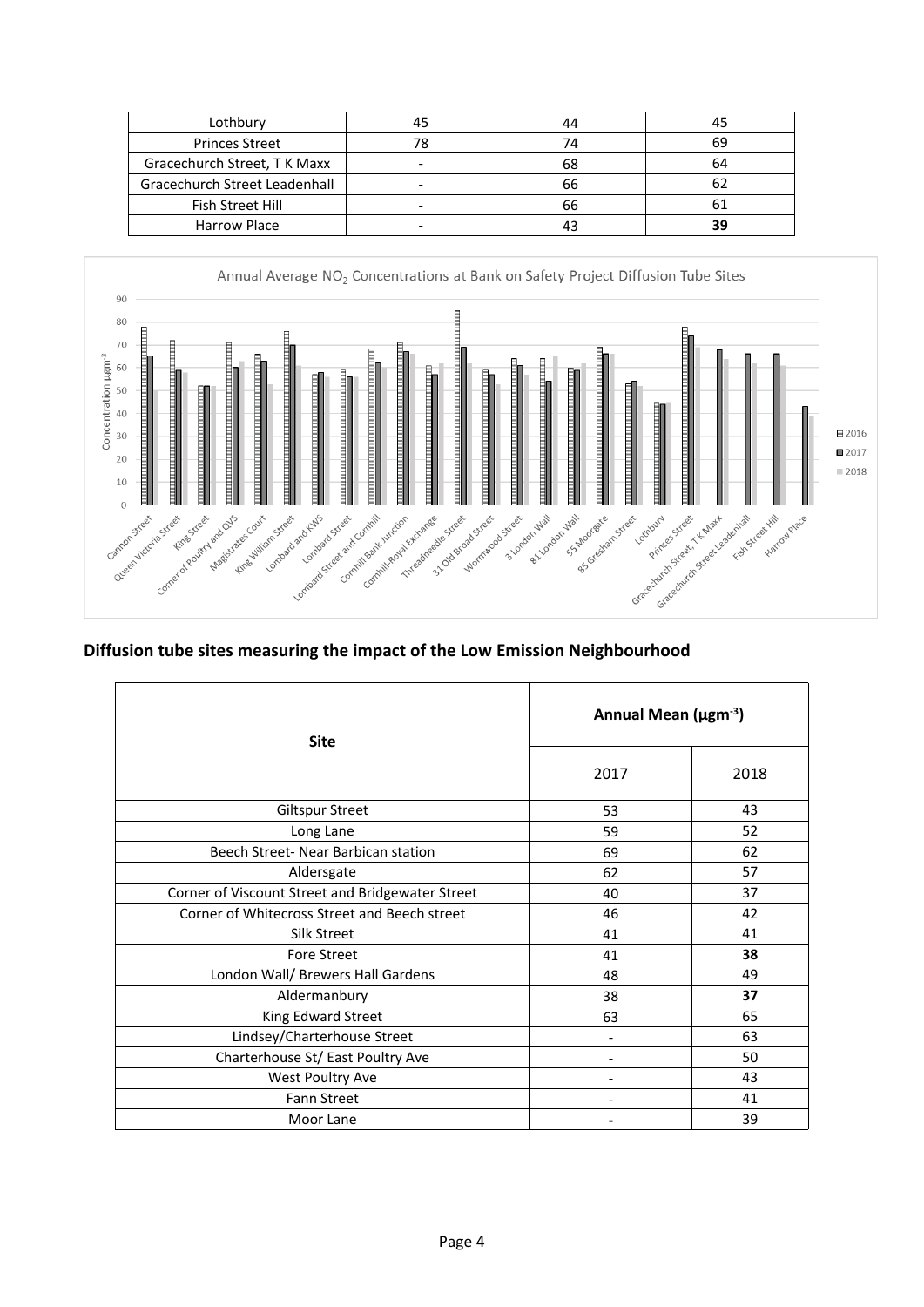

## **Diffusion tube sites - other**

| <b>Site</b>                    | Annual Mean ( $\mu$ gm <sup>-3</sup> ) |
|--------------------------------|----------------------------------------|
| Cousin Lane 1                  | 36                                     |
| Cousin Lane 2                  | 42                                     |
| Cousin Lane 3                  | 46                                     |
| Cousin Lane 4                  | 51                                     |
| <b>Under Southwark Bridge</b>  | 41                                     |
| Under London Bridge            | 37                                     |
| Liverpool Street               | 71                                     |
| Lime Street                    | 38                                     |
| Fenchurch Avenue               | 36                                     |
| <b>Austin Friars</b>           | 36                                     |
| <b>Fetter Lane</b>             | 56                                     |
| Rolls Passage/Breams Buildings | 36                                     |
| 22 Tudor Street                | 46                                     |
| St Mary at Hill's Churchyard   | 33                                     |
| Monument                       | 41                                     |
| St Pauls Churchyard            | 41                                     |
| St Alphage Gardens             | 34                                     |
| <b>Whittington Gardens</b>     | 42                                     |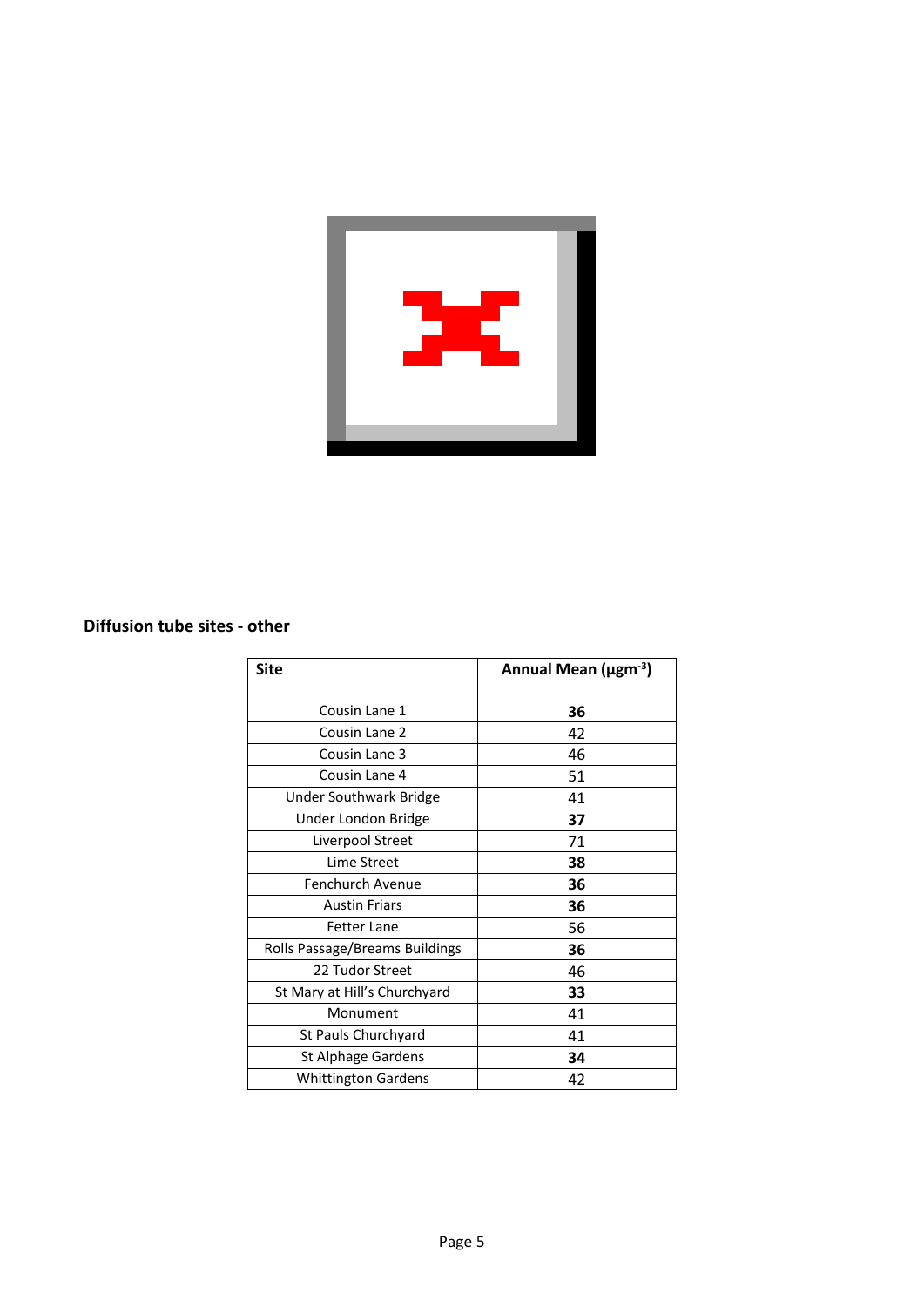## **Diffusion tube sites to support the Transport Strategy**

| <b>Site</b>                | Annual Mean (µgm-3) |
|----------------------------|---------------------|
| <b>Botolph Lane</b>        | 49                  |
| <b>Byward Street</b>       | 67                  |
| Seething Lane              | 71                  |
| Crosswall                  | 50                  |
| <b>Minories</b>            | 62                  |
| <b>Stoney Lane</b>         | 40                  |
| Heneage Lane               | 42                  |
| <b>Camomile Street</b>     | 68                  |
| 150 Bishopsgate            | 74                  |
| St Mary Axe                | 50                  |
| Old Broad Street           | 40                  |
| <b>Upper Thames Street</b> | 48                  |
| <b>Blackfriars Bridge</b>  | 62                  |
| Victoria Embankment        | 68                  |
| <b>Fleet Street</b>        | 62                  |
| Ludgate Hill               | 61                  |
| Museum of London           | 66                  |
| London Wall                | 65                  |
| <b>West Poultry Ave</b>    | 51                  |
| The Fable                  | 58                  |
| North Old Baily            | 73                  |

# **3. PM<sup>10</sup> Data**

EU limit value is 40 μgm<sup>-3</sup>, World Health Organisation Guideline is 20μgm<sup>-3</sup>

| <b>Site</b>            | Annual Mean (µgm <sup>-3</sup> ) |      |      |      |      |      |      |  |  |
|------------------------|----------------------------------|------|------|------|------|------|------|--|--|
|                        | 2012                             | 2013 | 2014 | 2015 | 2016 | 2017 | 2018 |  |  |
| John Cass's Foundation | 19                               | 22   | 20   | 23   | 24   | 23   | 21   |  |  |
| Primary School         |                                  |      |      |      |      |      |      |  |  |
| Beech St               | 28                               | 32   | 25   | 28   | 25   | 23   | 24   |  |  |
| <b>Upper Thames St</b> | 34                               | 39   | 34   | 41   | 35   | 32   | 32   |  |  |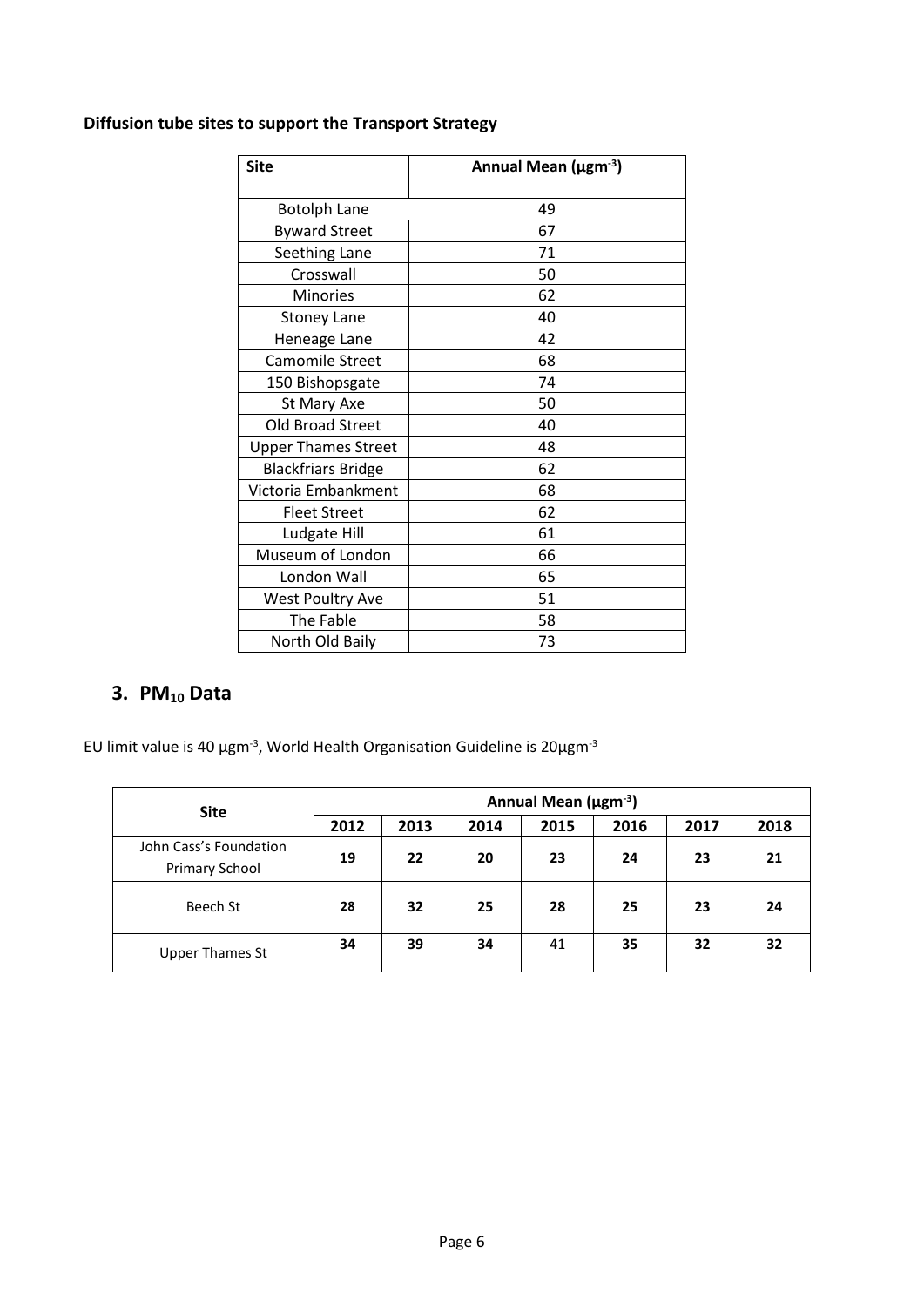

# **4. PM2.5 Data**

EU limit value is 25μg m<sup>-3</sup>, World Health Organisation Guideline is 10μgm<sup>-3</sup>

| Site                               | Annual Mean ( $\mu$ gm <sup>-3</sup> ) |    |    |  |  |
|------------------------------------|----------------------------------------|----|----|--|--|
|                                    | 2017<br>2016<br>2018                   |    |    |  |  |
| <b>Farringdon Street</b>           | 16                                     | 16 | 16 |  |  |
| Sir John Cass's Foundation Primary | 15                                     | 14 | 17 |  |  |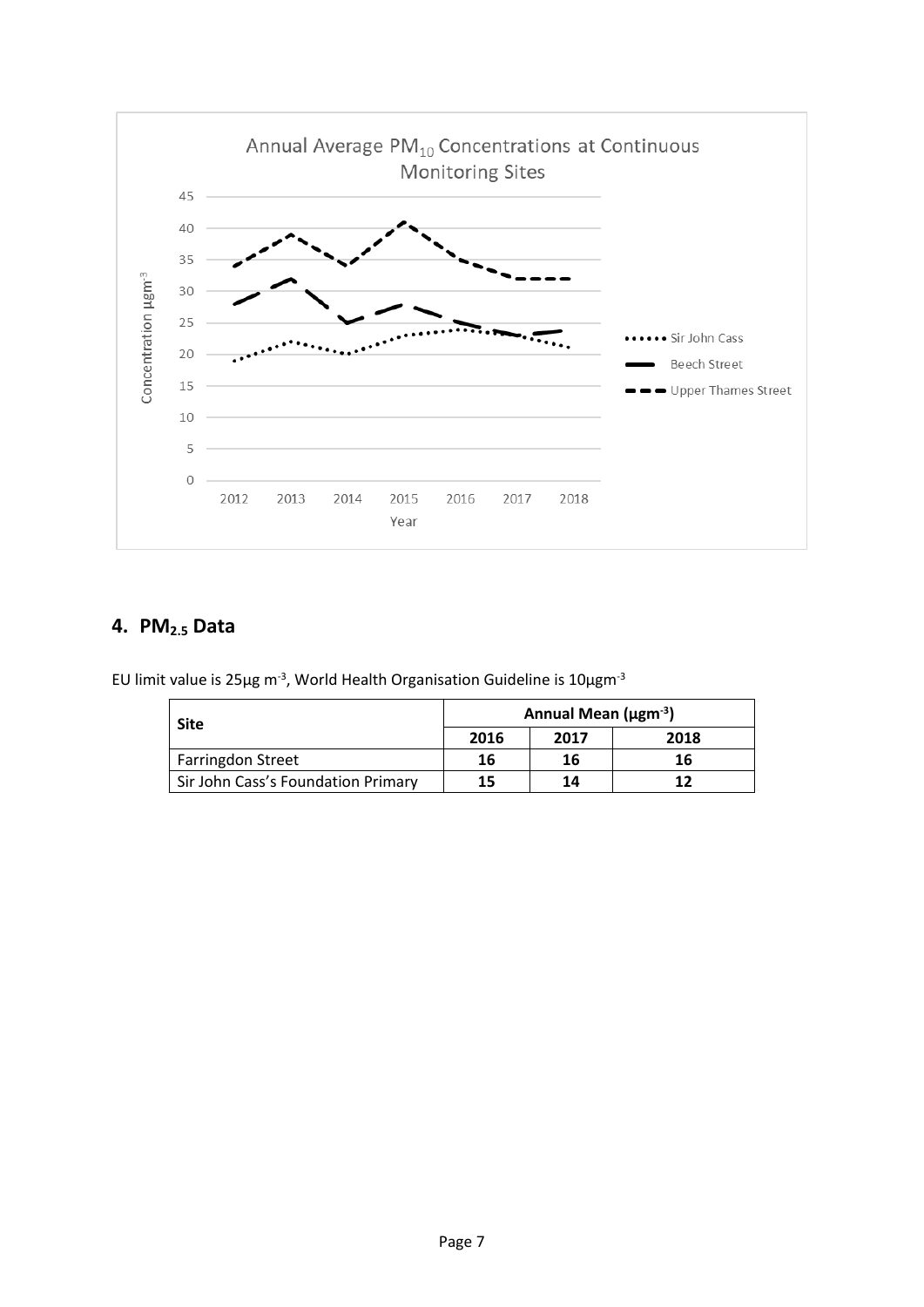

# **5. Air quality action plan update**

The City Corporation has an Air Quality Strategy which details action being taken to improve air quality. Example of actions in 2018 include:

- Completion of a range of pilot interventions as part of a Low Emission Neighbourhood (LEN) programme.
- An electric vehicle charging pilot trial was undertaken by residents on the Barbican Estate
- The LEN funded Smithfield cargo bike delivery trial developed into an independently run permanent cargo-bike delivery service.
- Air Quality was embedded into the new Transport Strategy, the Responsible Business Strategy and the draft City Plan (Local Plan).
- Proposals were developed for an Emission Reduction Bill, to provide adoptive powers for London local authorities to control emissions from a range of combustion plant.
- The City Corporation idling engine action days project continued to expand with 19 London Boroughs involved.
- Levels of nitrogen dioxide at Sir John Cass's Foundation Primary School reduced even further, to  $32\mu$ g/m<sup>3</sup>.
- 33 large businesses pledged to take action to improve air quality.
- The City Corporation added an additional 3 electric vehicles to its fleet and updated vehicles where necessary for compliance with the Mayor of London Ultra Low Emission Zone.
- A bi-monthly air quality e-newsletter has been produced.

### **6. Monitoring locations**

Air quality monitoring locations are reviewed annually. There are a number of core monitoring sites that are maintained. Other sites are added and removed according to the needs of research projects, planned programmes and local investigations or concerns. Locations at which monitoring is taking place during 2019 are shown in Figure 1 overleaf.